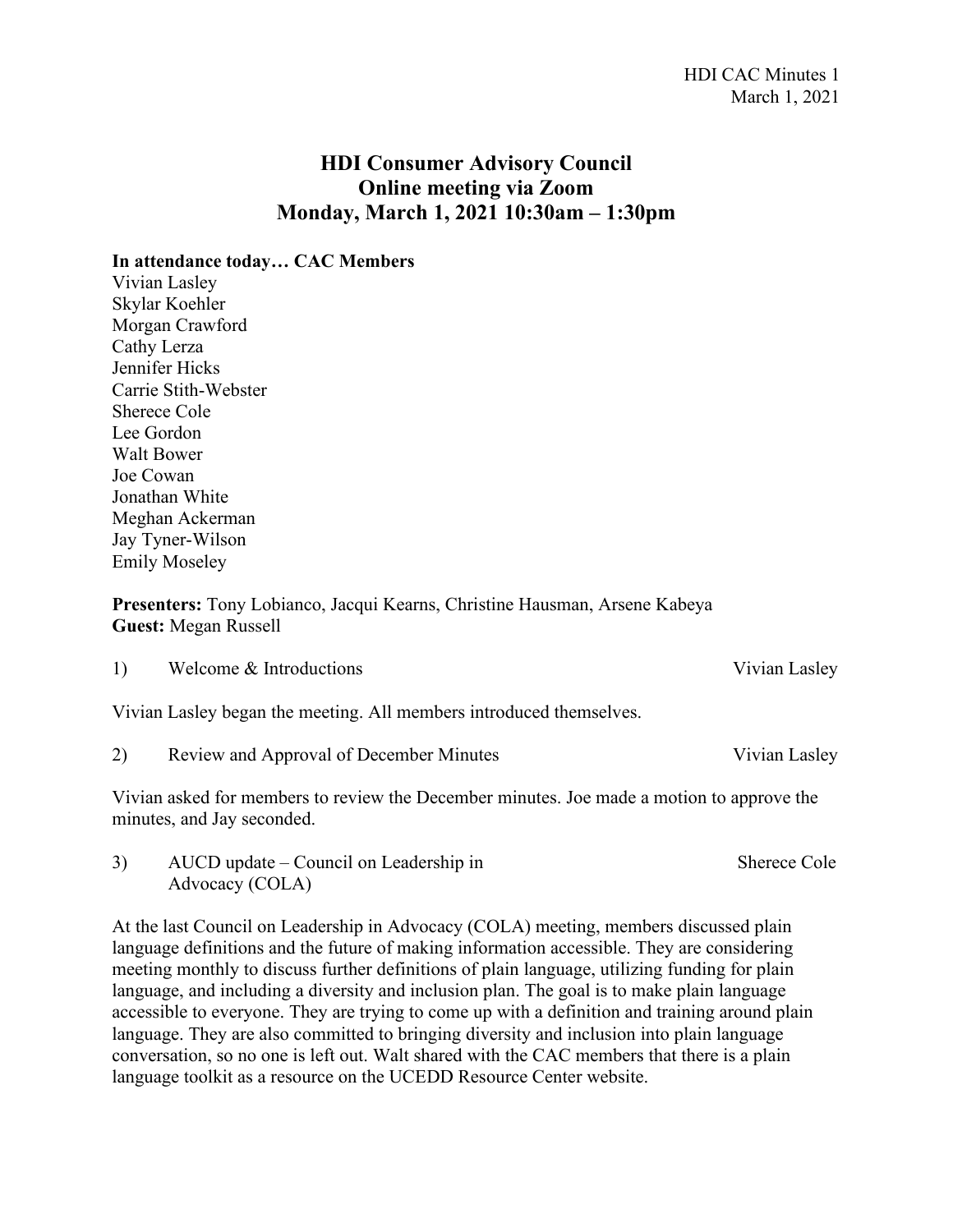## 4) Kentucky Post School Outcome Study Tony Lobianco (KyPSO) project -Input and feedback from CAC members

Tony Lobianco reported that the state of KyPSO is strong. Data has been collected on outcomes for students with IEPs for 11 years, including data on indicators 14A, 14B, and 14C. 14A is for students with IEPs who went on to higher education. 14B includes students with IEPs who went on to higher education or competitive employment. The 14B numbers have also dropped off in the last years, but this reflects changing the definition of competitive employment to make it more restrictive. 14C is for students with IEPs who went on to higher education, competitive employment, or other employment or education.

Tony presented data from the 2020 YOYO (Youth One Year Out) survey. Tony discussed the value of an alternative diploma. For students with IEPs who received a regular diploma, 23% were in higher education, and 17% had competitive employment. For students who received an alternate diploma, less than 1% were in higher education, and only 5% had competitive employment. Tony was grateful that the first number was not zero, as even less than one percent shows that it is possible. He credits the work of HDI as contributing to that number not being zero.

Tony went on to discuss the value of disclosing a disability in higher education. Only 47% of students with IEPs who enter higher education contact the disability services coordinator at their school. This number of students disclosing a disability has fallen in the last ten years. The data shows that requesting accessibility services during college improves post-school employment, as does academic advising, career services, mentoring, and interning. Working for pay in high school is the best predictor of competitive employment after high school.

Tony opened the floor for questions and comments. Jonathan expressed that the presentation was spot on and that Vocational Rehabilitation is attempting to address these concerns. He also stated that they understand the importance of working for pay in high school. Meghan advocates that students with IEPs also have 504 plans. Lee stated that it is essential to show parents that their child has a path to a job. Joe commented that if parents are informed, they can prepare their child for more independence and suggested bringing the IEP to college. Carrie mentioned that teachers struggle to get parents to attend IEP meetings, and Vivian emphasized establishing relationships with the parents while the child is young.

5) Teaching Age Appropriate Learning Jacqui Kearns through Communication (TAALC) project -Input and feedback from CAC members

Jacqui Kearns shared that the TAALC program focuses on improving communication outcomes for students who need communication support. She said that most of the kids who participate in alternative assessments are verbal communicators. The statistics stay the same throughout elementary and high school, which shows that there is not much improvement. Transition outcomes are not great for kids who do not use expressive communication.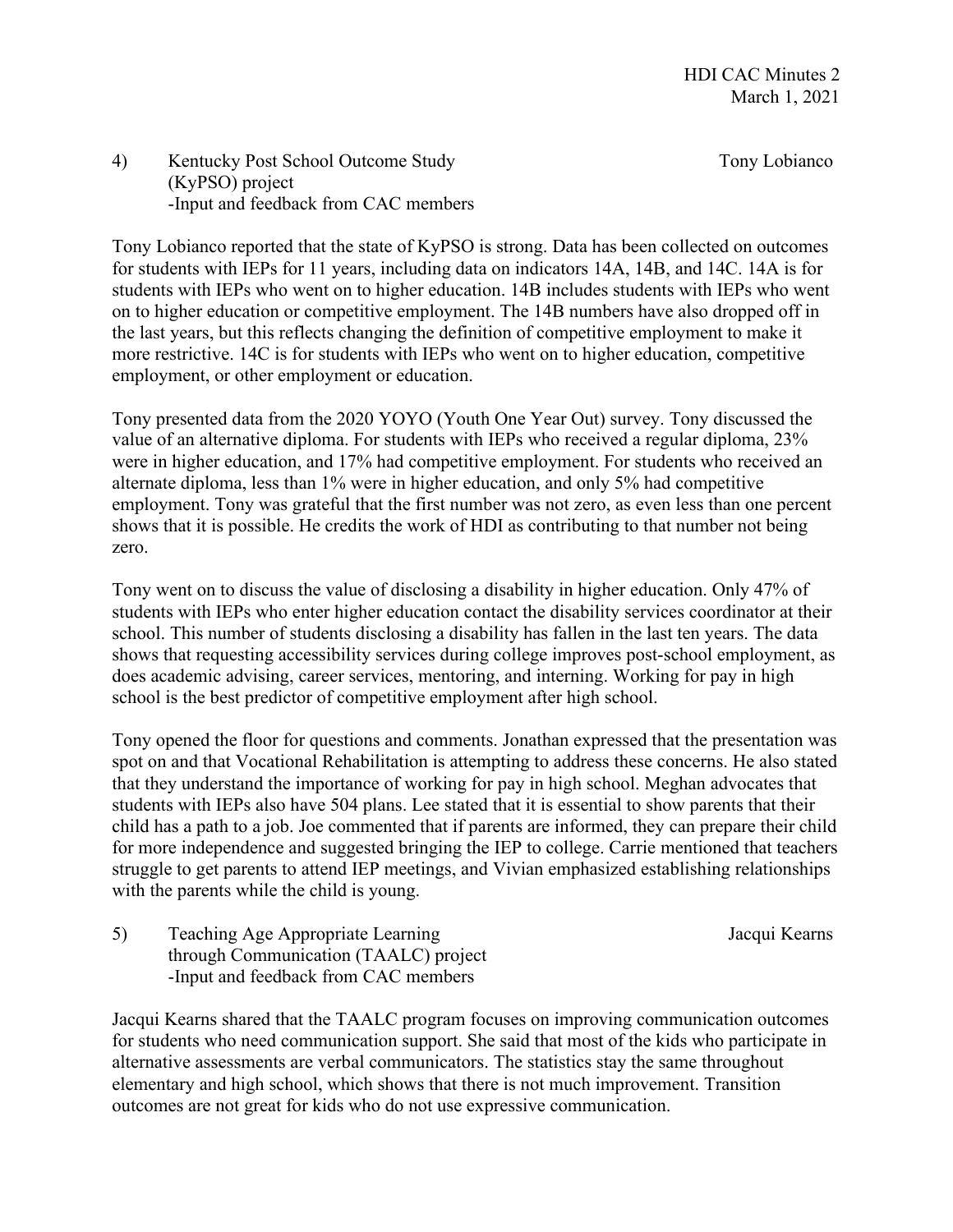In 2008, the program built a tiered model of intervention which included specialized intervention and advanced training. TAALC is working on ten modules with ASHA credit. The first six modules comprise Tier 1, and they are up and running. Tier 2 is advanced training through six live training webinars, and they are working on these now.

TAALC is also beginning a Project ECHO in AAC in March 2021. The ECHO model is an interprofessional practice based on an 'all teach, all learn' model. It is case-based learning, comprised of six sessions. Jacqui asked for questions and suggestions from the CAC members. Morgan asked if they were in California, and Jacqui said that they were not yet. Morgan noted that Jane Kleinert made her first AAC board. Vivian said she went to the Core Vocabulary training and it was a life-changer.

| Learn the Signs. Act Early.          | Christine Hausman |
|--------------------------------------|-------------------|
| -Input and feedback from CAC members | Arsene Kabeya     |

The CDC developed Learn the Signs, Act Early in conjunction with the Association of University Centers on Disabilities (AUCD) and the National Center for Birth Defects and Developmental Disabilities (NCBDD). Learn the Signs, Act Early is designed to help families learn how to monitor their child's development. It is vital to act early as early intervention can significantly impact a child's ability to learn new skills and reduce the need for costly interventions over time.

The Milestone Checklists are for use for children between the ages of two months through five years. The Milestone Moments Booklet has the same vocabulary as the checklists. It also gives activities that you can do with your child. There is also a Milestone Tracker app, which is the most popular. It can track multiple children and offers tips and activities. It helps parents know when to 'act early' and tracks doctor's appointments. They also have children's picture books for ages 1-3 with developmental milestones built into the story.

Christine asked for suggestions from CAC members to extend their reach. Megan Russell suggested Kentucky Refugee Ministries. Vivian suggested Head Start programs. Meghan shared that she feels these checklists can be triggering when a parent answers with a no consistently and asked if there are resources to help with parent's anxiety when their children are not meeting the milestones. Christine replied that the CDC is aware of this, and they are working on being more sensitive to this issue. Meghan also suggested that they reach out to parenting and pregnant teens programs in the state. Vivian suggested utilizing social media and the health department. Meghan suggested mental health providers, OBGYNs, and neonatal intensive care units (NICUs). Walt suggested reaching out to the Childhood Development Center of the Bluegrass.

8) Agency Updates (P & A, DD Council, DDID Each Agency OCSHN, OVR)

**Division of Developmental and Intellectual Disabilities** – Cathy Lerza reported a resolution has been submitted to the legislature for a Waiver Redesign Task Force: